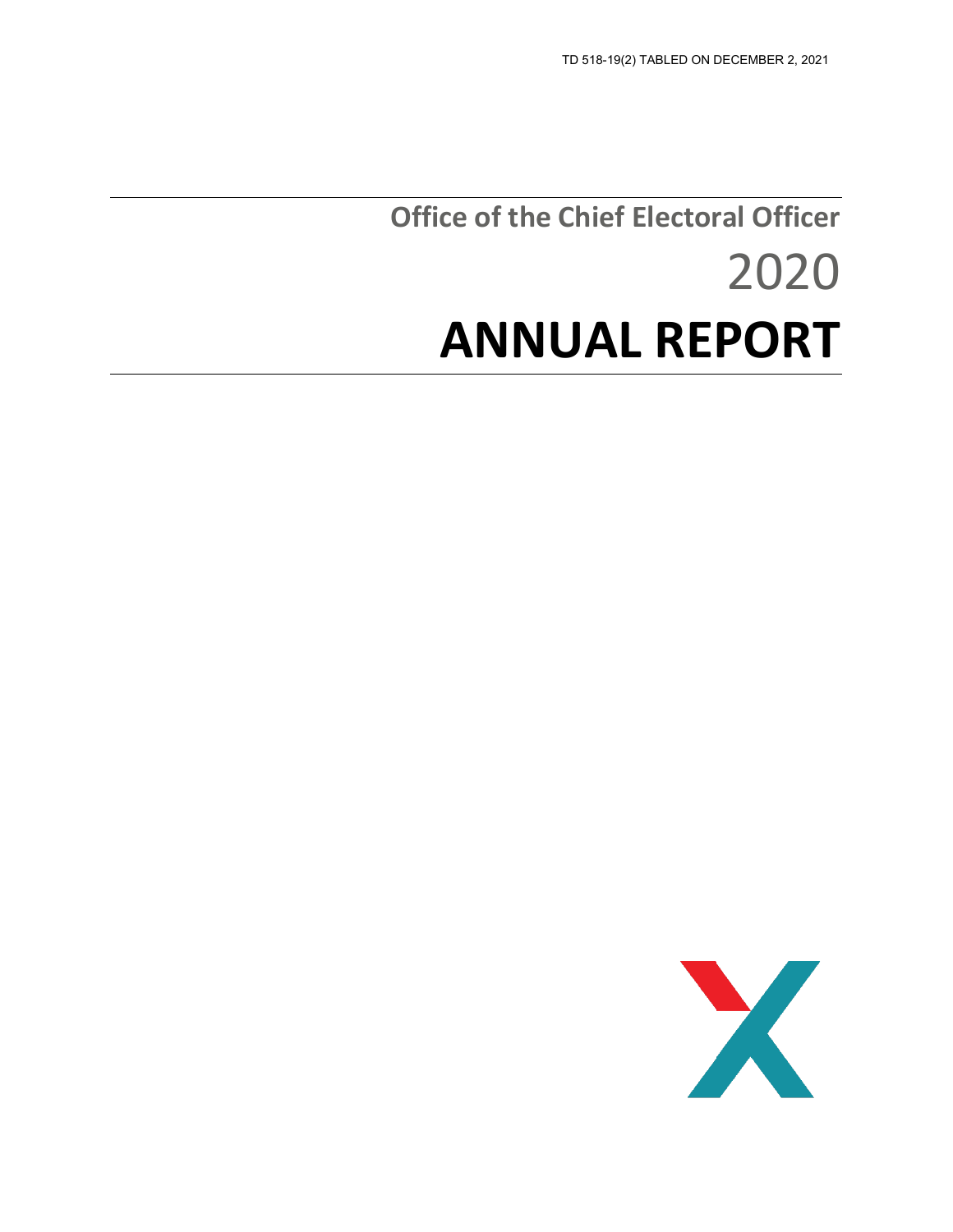The Honourable Frederick Blake Jr. Speaker of the Legislative Assembly, Northwest Territories P. O. Box 1320 Yellowknife, NT X1A 2L9

Mr. Speaker,

I have the honour of submitting to you the annual report on the activities of the Office of the Chief Electoral Officer, Elections NWT, for the 2020-21 fiscal year as a reporting requirement under s.266.1(1) of the *Elections and Plebiscites Act*.

Respectfully yours,

which he

Nicole L.M. Latour Chief Electoral Officer, Northwest Territories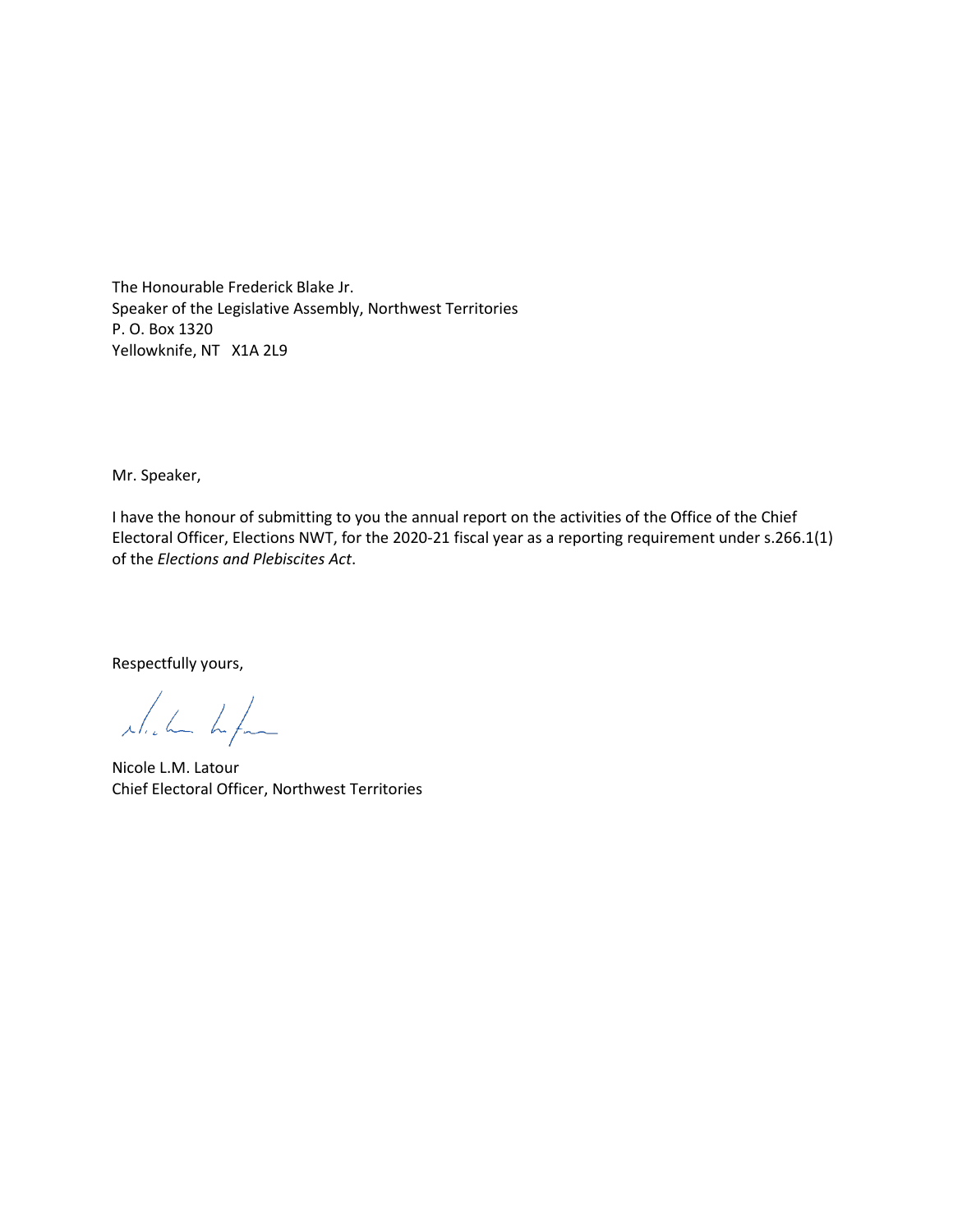#### **Preface**

**Elections NWT Mission**: To cultivate the northern electorate, through education and ensuring confidence in the integrity of the electoral process, to become fully engaged participants in an event that elects their territorial representatives to the Legislative Assembly of the Northwest Territories.

The annual report is prepared in accordance with the Chief Electoral Officer's reporting requirements under s.266.1(1) of the *Elections and Plebiscites Act*.

The Annual Report is structured as follows:

- I. Message from the CEO
- II. Office of the Chief Electoral Officer 2020-21 Activities
- III. 2020-21 Financial Overview
- IV. Looking Forward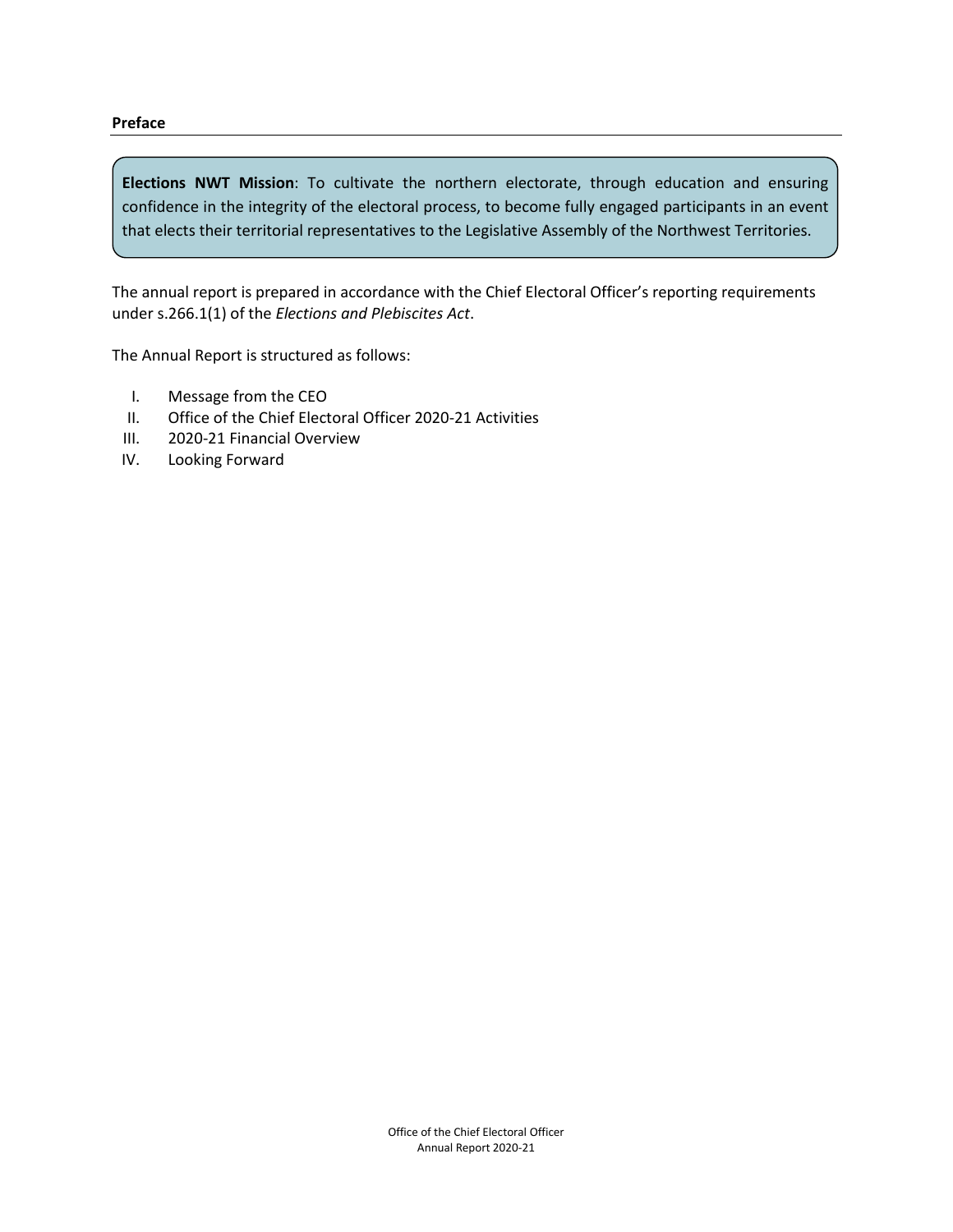## **I. MESSAGE FROM THE CEO**

In 2020-21, the Office of the Chief Electoral Officer (OCEO) activities focused on two main areas: reporting and change management. The delivery of the CEO Report of the 2019 Territorial General Election was achieved just prior to COVID 19 taking hold but proceeded nicely through legislative review using covid protocols through the fiscal year.

The second focus in 2020 was the need for change management within the OCEO. Modernization of the electoral process and procedures required a review of job descriptions to ensure they reflected the necessary knowledge and expertise required of personnel to deliver electoral events. Through the years Canadian election management bodies have moved from paper-based processes to advanced online event management, education and learning systems. Currently no OCEO job descriptions reflect the need for that level of internal working knowledge.

Further to the need to update the current job descriptions, there was also a need to have the new job descriptions evaluated, placed on the GNWT pay grid and then conduct several staffing actions during the 2020-21 fiscal year.

However, due to the disruption of the COVID 19 pandemic and decisions taken by the Board of Management, intended business did not go as planned in 2020-21 which compromised the intended outcomes of the OCEO 2020-21 work plan. Consequently, this Annual Report is presented as a synopsis.

Nicole Latour Chief Electoral Officer, NWT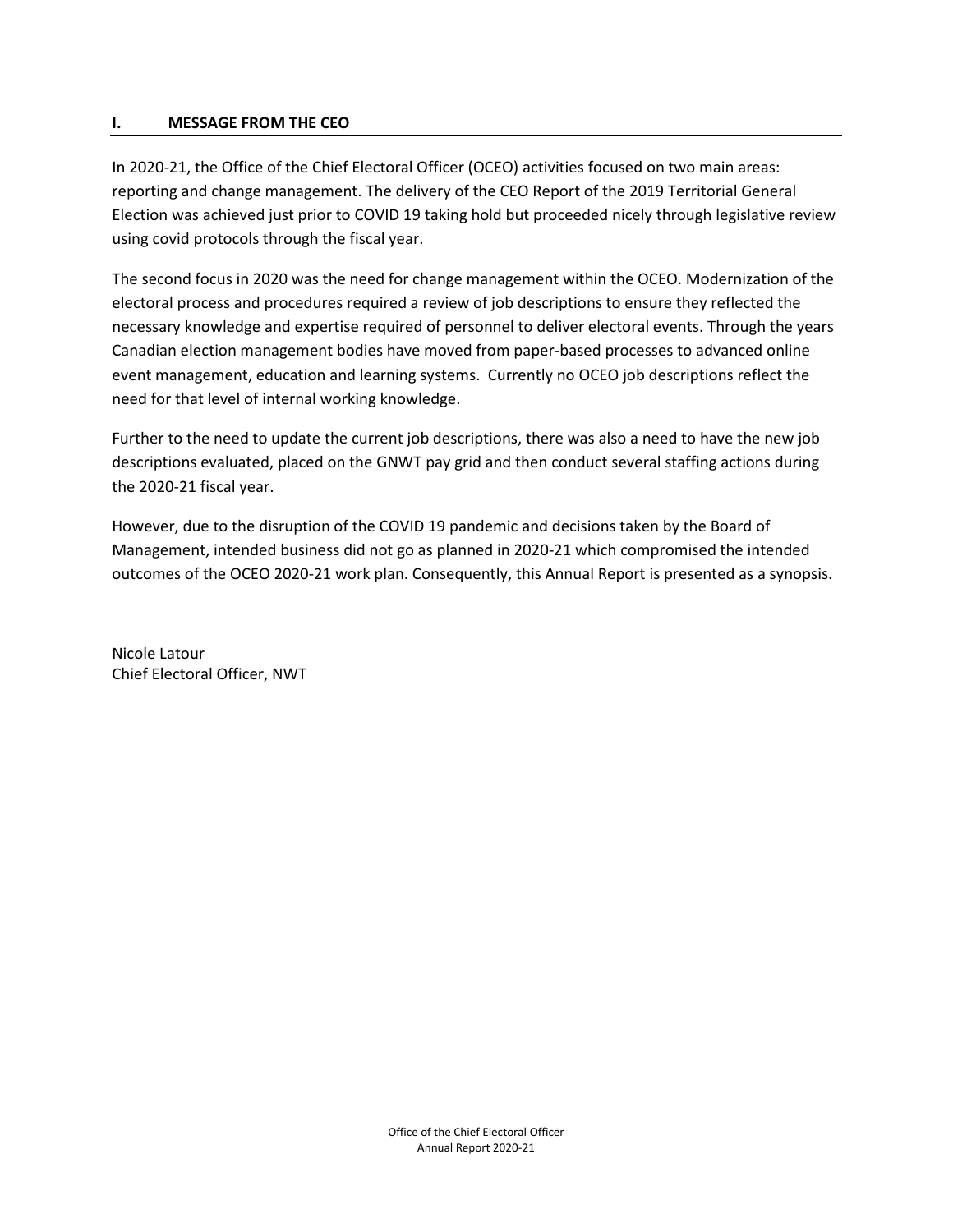# **II. Office of the Chief Electoral Officer 2020-21 Activities**

**NOTE:** The impact of COVID 19 saw the CEO working remotely from her primary residence and home community of Hay River NT from April 2020 until June 2021. The CEO did travel to Yellowknife on numerous occasions to manage OCEO business during that period.

As per the cyclical four-year operations model of the OCEO, the 2021-22 fiscal year serves as 'Year 1: Analysis' that included a comprehensive review and analysis of election event data that was subsequently shared in the CEO Report of the 2019 Territorial General Election. The Report was delivered to the Speaker March 2020 and once tabled underwent a legislative review by the Committee of Rules and Procedures.

Upon completion of the delivery and reporting of the 2019 Territorial General Election all OCEO staff who were engaged as a casual or term employees departed in spring 2020 with the sunset of their employment contracts. This



happening would leave the OCEO with no permanent staff in key OCEO positions. Instead of extending employment terms that functioned under outdated job descriptions, the decision was taken to use the 2020-21 fiscal year, under the focus of 'planning and change management' as an opportunity to ensure currency of knowledge and skills required were incorporated in OCEO job descriptions. Furthermore, the work plan included the undertaking and completion of a staffing action prior to the end of the fiscal calendar. Consequently the 2020-21 fiscal year was proposed as a 'transitional year' to the Board of Management in December 2019.

In addition to updating job descriptions to support modernization needs, a principal goal of this transitional year was to achieve permanency of OCEO staff. For years, the OCEO has not been staffed in a manner that provided employment security to personnel and allowed them to achieve expert election knowledge or a true sense of their level of authority. The benefit to achieving stability of OCEO human resources would be realized through being able to maintain a continued state of election readiness.

Upon the completion of a thorough internal review of personnel needs and expertise requirements, two drafted Job descriptions for key OCEO positions: Deputy Chief Electoral Officer and previously titled 'Elections Administrator' were provided to the Clerks Office in December 2020 for review and signature which would allow them to move to the GNWT job evaluation process and assign a salary. The intention was to complete the evaluation process in January 2021 and enter the job competition phase in late February- early March 2021 and have new personnel in the OCEO in April for the 2021-22 fiscal year.

To date the draft job descriptions have not progressed beyond the submission to the Clerk's Office.

On the national level work continued with frequent online meetings with national colleagues, groups and exercises around the work of the Secretariate of Electoral Collaboration.